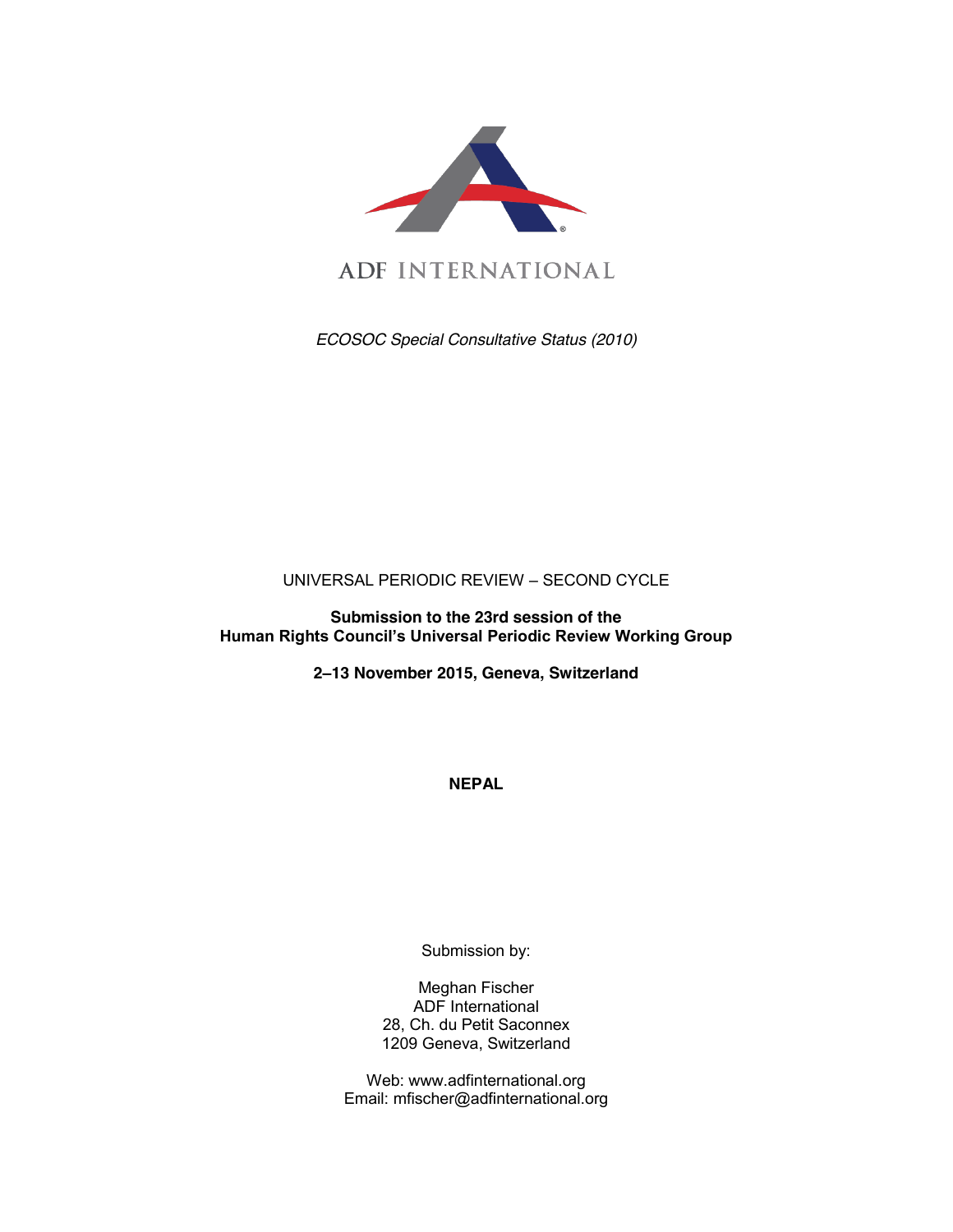## **Introduction**

ADF International is a global alliance-building legal organization that advocates for the right of people to freely live out their faith. As well as having ECOSOC consultative status with the United Nations (registered name "Alliance Defending Freedom"), ADF International has accreditation with the European Commission and Parliament, the Fundamental Rights Agency of the European Union, and the Organization for Security and Co-operation in Europe.

This report identifies problematic prohibitions on the free exercise of religion in the interim constitution of Nepal and calls on Nepal to guarantee freedom of religion to its fullest extent under its new constitution. It also outlines how Christians in Nepal are suffering from discrimination and calls on Nepal to ensure that people of all faiths are treated equally.

# **(a) Lack of Guarantee of Freedom of Religion in the Constitution**

## *Background*

- 1. Nepal is a religiously diverse country of over 30 million people.1 The 2011 census found that Hindus constitute 81.3 percent of the population, Buddhists 9 percent, Muslims 4.4 percent, and the remaining 5 percent Kirats, Christians, and others.<sup>2</sup> However, these numbers are disputed by religious minorities, and Christian groups state the number of Christians is almost 5 percent of the population.<sup>3</sup>
- 2. Nepal was a Hindu Kingdom, and the only officially Hindu country, until the introduction of the interim constitution in 2007, a result of the dismantling of the monarchy after a decade-long civil war. The interim constitution recognizes Nepal as "an independent, indivisible, sovereign, secular, inclusive"<sup>4</sup> and "multi-ethnic, multilingual, multi-religious, multi-cultural"<sup>5</sup> state.
- 3. With respect to freedom of religion, the interim constitution states in article 23,

(1) Every person shall have the right to profess, practice and preserve his or her own religion **as handed down to him or her from ancient times paying due regard to social and cultural traditions**.

**Provided that no person shall be entitled to convert another person from one religion to another**, and **no person shall act or behave in a manner which may infringe upon the religion of others**.

(2) Every religious denomination shall have the right to maintain its independent existence, and for this purpose to manage and protect its religious places and religious trusts, in accordance with law.

l

<sup>1</sup> U.S. State Dep't, Nepal 2013 International Religious Freedom Report 1, *available at*  http://www.state.gov/documents/organization/222549.pdf.

<sup>2</sup> *Id.*

<sup>3</sup> *Id. at 1-2.*

<sup>4</sup> The Interim Constitution of Nepal, 2063 (2007), art. 4.

 $5$  Id., art. 3.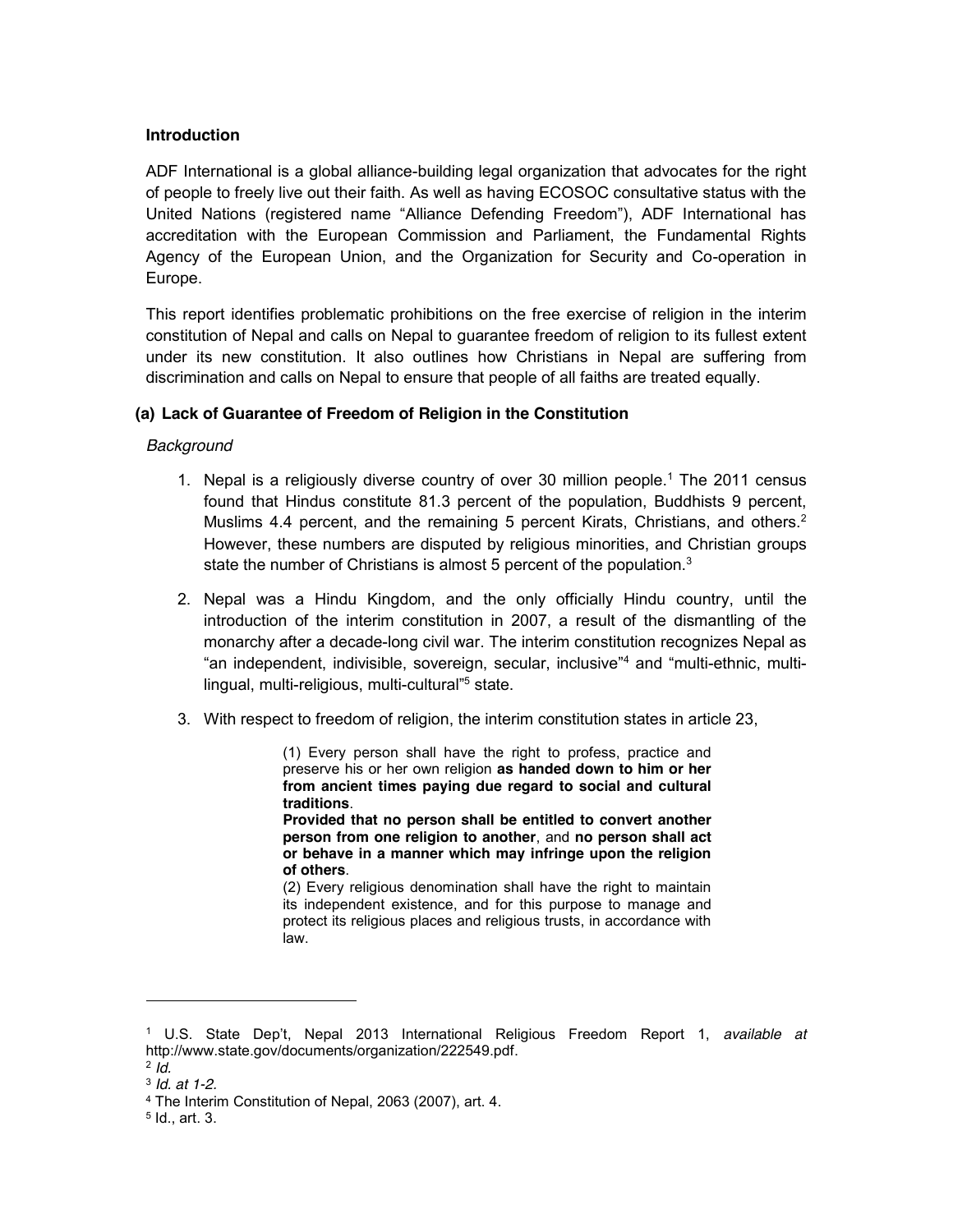- 4. According to article 63(1), the Constituent Assembly (CA) is responsible for drafting a new constitution. The deadline for the new constitution has changed repeatedly. Most recently, the CA failed to have ready the new constitution by 22 January 2015, due to major disagreement among political parties. <sup>6</sup> This means that the interim constitution still governs, and it is still unknown what the status of freedom of religion will be. However, two constitutional committees have presented draft provisions on freedom of religion, which may form a basis for the final constitutional provisions.
- 5. The Committee for Fundamental Rights and Directive Principles proposed an article that states:

(1) Every person shall have the freedom to profess, practice and preserve his or her own religion in accordance with his or her faith, or to refrain from any religion.

Provided that no person shall be entitled to act contrary to public health, decent behavior and morality, to indulge in activities of jeopardizing public peace or **to convert a person from one religion to another**, and **no person shall act or behave in a manner which may infringe upon religion of others**.

(2) Every religious denomination shall have the right to maintain its independent existence, and for this purpose to manage and protect its religious places and religious trusts, in accordance with  $law<sup>7</sup>$ 

6. The Committee on the Protection of the Rights of Minorities and Marginalized Communities proposed an article that states:

(1) All persons shall have the freedom of religion as given below.

a. To accept or not to accept a religion,

 $\overline{a}$ 

b. To profess and practise religion according to one's own faith,

c. To disseminate the religion of one's own faith and religious belief,

d. To renounce or convert to another religion out of one's own accord,

e. To open and run religious associations or organizations.

(2) While exercising the freedom of religion mentioned in Sub-Article (1) (a), (b), (c), (d) and (e), **it shall have to be done in a manner which shall not affect other religions or religious faith**.

(3) N**o one shall be allowed to convert another person from one religion to another against his or her desire.**

(4) Acts contrary to Sub-Articles (2) and (3) shall be punishable by laws.

(5) Every religious denomination shall have the right to manage and protect religious places and religious trusts in accordance with the law by maintaining its independent existence and religious tolerance.<sup>8</sup>

<sup>6</sup> Gopal Sharma, *Nepal plunges into turmoil as politicians scuffle over constitution*, REUTERS, 23 Jan. 2015, http://www.reuters.com/article/2015/01/23/us-nepal-politics-idUSKBN0KW0DL20150123.

 $7$  Constituent Assembly Committee for Fundamental Rights and Directive Principles, A Report on Thematic Concept Paper and Preliminary Draft 2066 (2009-10 AD), http://www.ccd.org.np/resources/ concept\_paper\_fundamental\_rights\_directive\_principles.ENG.pdf.

<sup>&</sup>lt;sup>8</sup> Constituent Assembly Committee on the Protection of the Rights of Minorities and Marginalized Communities, Concept Paper, http://www.ccd.org.np/resources/concept\_paper\_minority\_ENG.pdf.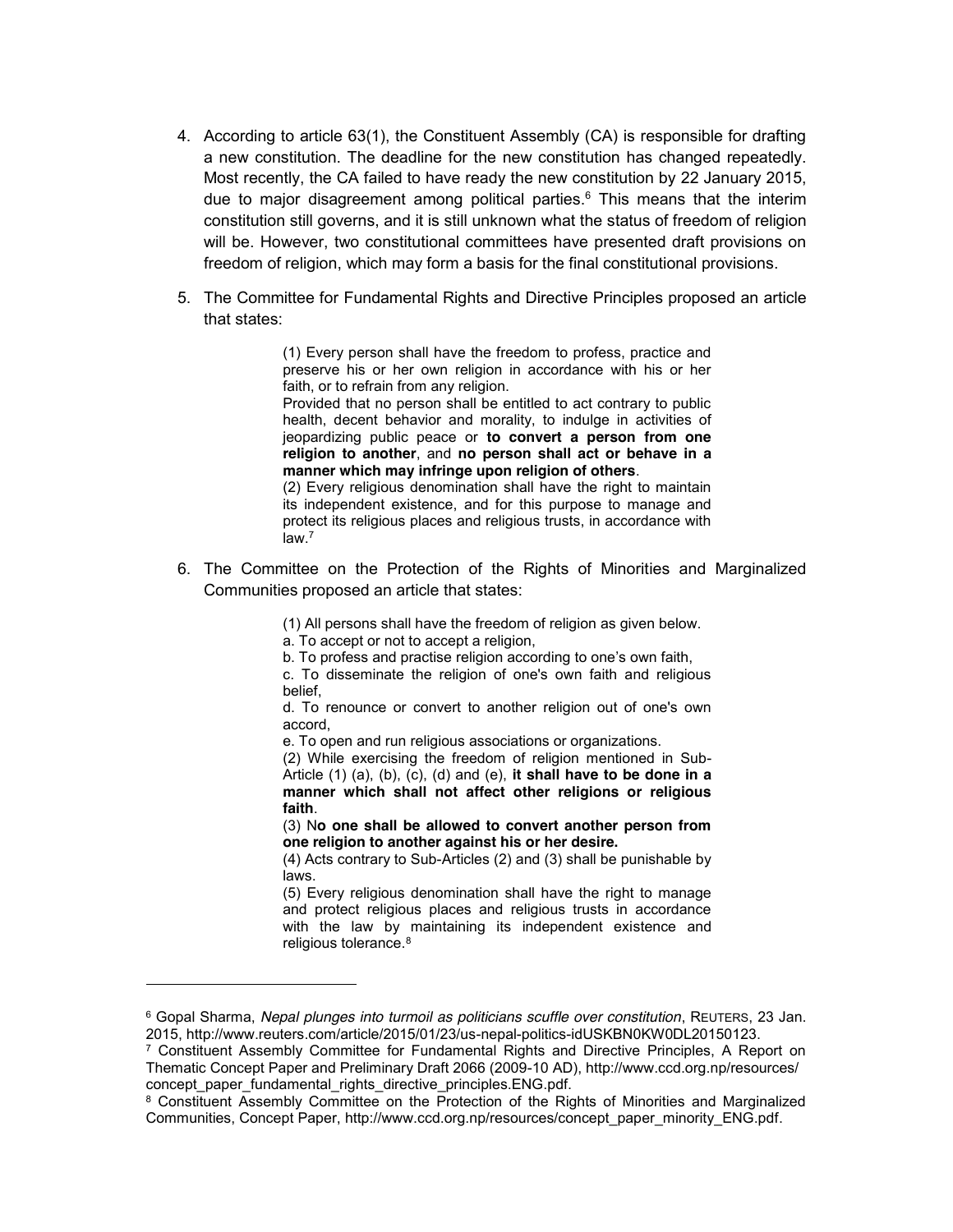## *Analysis*

- 7. Nepal has acceded to the International Covenant on Civil and Political Rights. ICCPR article 18 guarantees the right to freedom of thought, conscience and religion. This includes the "freedom to have or to adopt a religion or belief of [one's] choice," which is interpreted by the UN Human Rights Committee (HRC) in paragraph 5 of its General Comment 22 to include the right to "replace one's current religion or belief with another or adopt atheistic views, as well as the right to retain one's religion or belief."
- 8. ICCPR article 18(2) states, "No one shall be subject to coercion which would impair his freedom to have or to adopt a religion or belief of his choice." The HRC interprets this to include "the use of threat of physical force or penal sanctions" and policies and practices that "restrict[] access to education, medical care, [and] employment."
- 9. The prohibition in both the interim constitution and the two draft provisions on one person converting another person from one religion to another appears to prohibit more than what is outlined in article 18(2), as it does not mention coercion. The prohibition is vague and could mean that sharing one's faith with another person, or even attempting to persuade another person of the superiority of one faith over another—central components of the freedom to manifest one's religion, and also protected by ICCPR article 19's guarantee of freedom of expression—is illegal. It could also prohibit social work done by religious organizations, such as hospitals and schools, as that work is often openly faith-based and often serves members of other religions, who may be influenced by the faith-based mission of these organizations.
- 10. All three documents also prohibit infringing on the religion of others in the exercise of one's own religion. This is also unclear and could allow government officials to prevent the exercise of faith by religious minorities.
- 11. The interim constitution also limits the exercise of religion to only those religions that have been "handed down [ . . . ] from ancient times paying due regard to social and cultural traditions." Laudably, the two committee proposals do not include this restriction.
- 12. This limitation means that people who have converted to another faith, and thus do not adhere to the faith of their ancestors, as well as people whose faith was not present in Nepal in ancient times, such as Christianity, are not able to profess and practise their faith freely. This violates ICCPR articles 2 and 26, which guarantee equal rights and freedom from discrimination on the basis of religion, and article 27, which guarantees the rights of religious minorities to profess and practise their faith.

#### *Recommendations to the Council for the Government of Nepal*

- 13. Protect the freedom of religion fully in the new constitution, including the right to manifest one's religion and the right to adopt a new religion or belief, regardless of one's religion of birth or heritage.
- 14. Eliminate the prohibition on converting a person to another religion.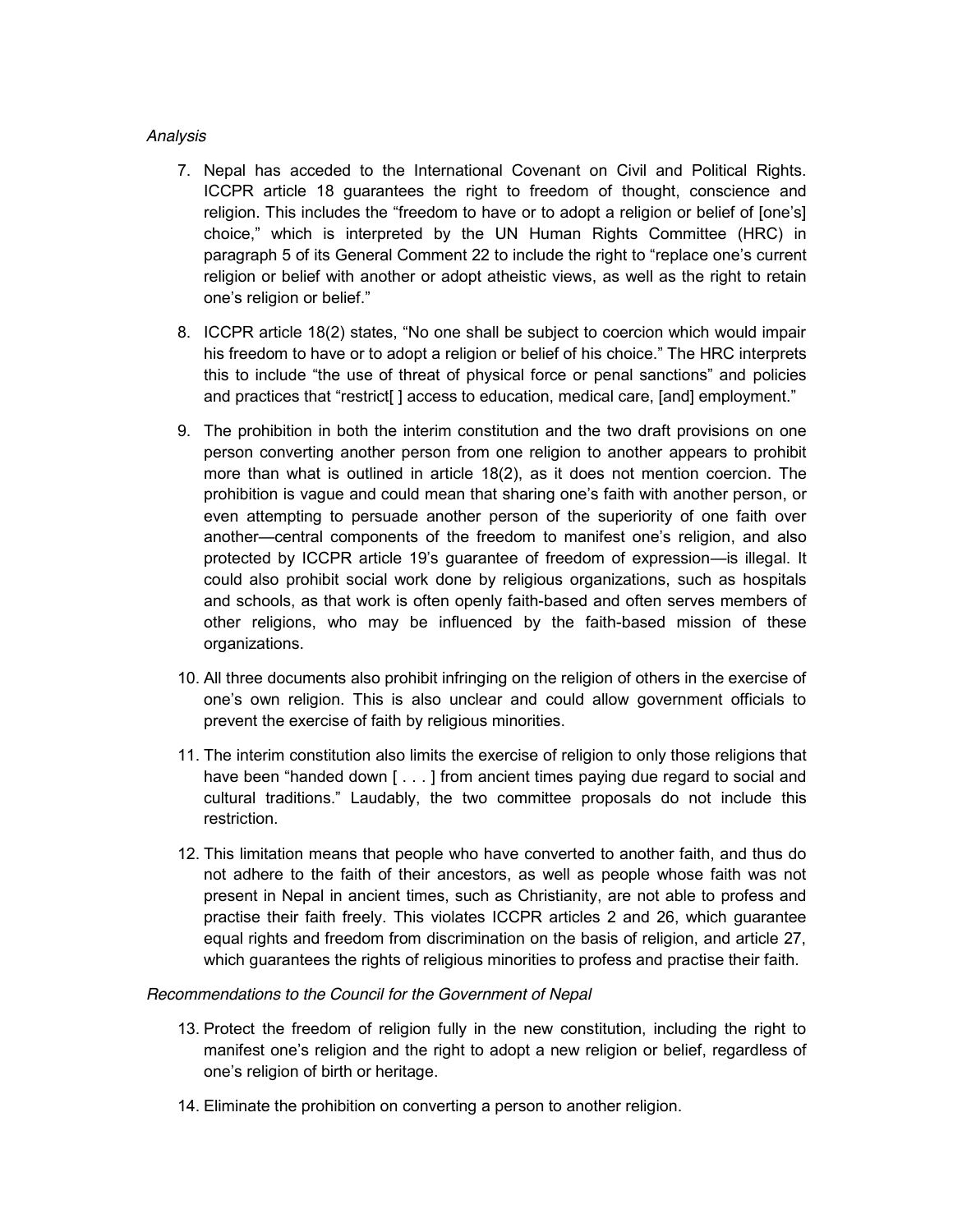- 15. Eliminate the restriction on freedom of religion to only those people whose faiths have been handed down from "ancient times," and explicitly guarantee in the new constitution the freedom of religion of people of all faiths.
- 16. Complete the new constitution immediately, so that all people in Nepal have the right to freedom of religion at the level required by the ICCPR.

## **(b) Protection and Equal Treatment of Religious Minorities in Practice**

#### *Background*

 $\overline{a}$ 

- 17. Article 13 of the interim constitution guarantees equality before the law and prohibits discrimination by the government on the grounds of religion.
- 18. However, in practice, the government often favours Hindus and Hinduism. For example, the government is involved in managing properties or trusts associated with Hindu deities.<sup>9</sup> Laws support Hinduism and protect Hindu religious sites. Many legal principles, such as in the areas of family law and property, are based on Hindu norms.
- 19. Government revenue goes toward religious activities, such as the celebration of the festival of Dashain for civil servants. The government provided financial and logistical support for the Hindu festival Maha Kumbh Mela in spring 2014, paying for shuttle service and room and board for pilgrims.<sup>10</sup>
- 20. Christians also have difficulty burying their dead, as they are considered unholy by Hindu extremists. They are often forced to dig up the remains of Christians. In one case, local authorities in Kathmandu banned construction of a cemetery near a Hindu shrine in order to protect it from other religions, and as a result other religious groups had to bury their dead in remote or hidden areas.<sup>11</sup> This prompted members of the Christian community in Kathmandu to go on a hunger strike for 39 days in 2011.
- 21. In April 2013, the government announced that all Nepali citizens will receive a national identity card, but members of religious minorities are asked to "reconsider their faith" before applying.<sup>12</sup> They have to restate their faith before registering, and if they do not state a faith, they are automatically registered as Hindus.
- 22. Christians are also persecuted by members of the community for their faith. Members of a church in southwestern Nepal were attacked by Hindu militants for

<sup>9</sup> Center for Constitutional Dialogue, State and Religion, Participatory Constitution Building in Nepal, Booklet Series NO. 1, 2009.

<sup>10</sup> Christopher Sharma, *Nepal's religious minorities tell government to be "secular" and not just support Hindus*, ASIANEWS, 1 Apr. 2014, http://www.asianews.it/news-en/Nepal's-religious-minoritiestell-government-to-be-secular-and-not-just-support-Hindus-30714.html.

<sup>11</sup> Kalpit Parajuli, *Kathmandu: Christians have no right to a cemetery*, ASIANEWS, 3 Sept. 2013, http://www.asianews.it/news-en/Kathmandu:-Christians-have-no-right-to-a-cemetery-28912.html.

<sup>12</sup> Christopher Sharma, *Some Nepalis to be asked to "reconsider their faith" to get their ID papers*, ASIANEWS, 30 Apr. 2014, http://www.asianews.it/news-en/Some-Nepalis-to-be-asked-to-reconsidertheir-faith-to-get-their-ID-papers-30957.html.